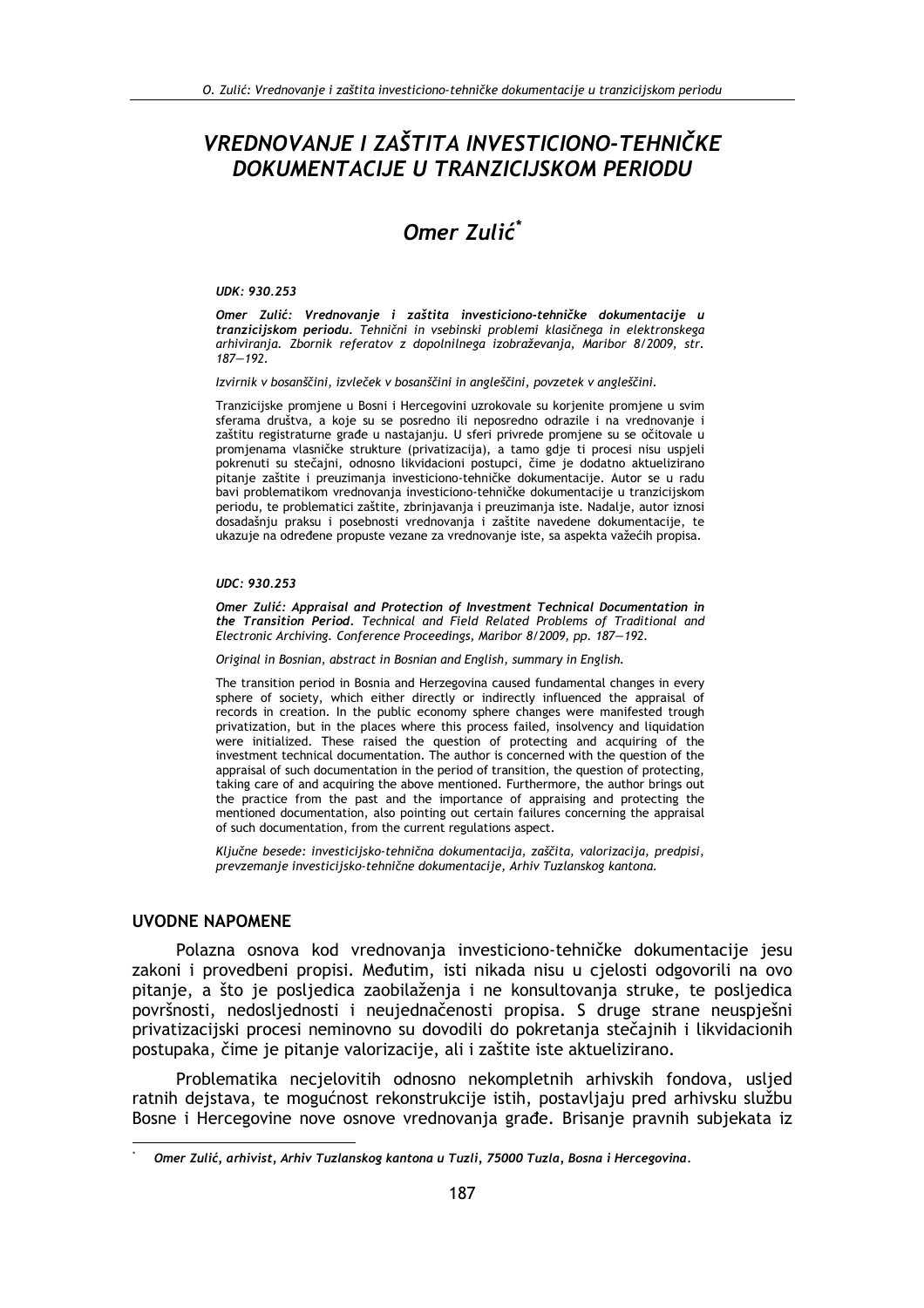sudskih registara, prodaja objekata, mašina i uređaja novim vlasnicima, koji nisu pravni sliednici ranije firme, nametali su pitanje adekvatne zaštite i zbrinjavanja tehničko-investicione dokumentacije. Stoga će navedena problematika biti predmetom analize u ovome radu.

## VREDNOVANJE TEHNIČKO-INVESTICIONE DOKUMENTACIJE

Investiciono-tehnička dokumentacija je skup projekata i elaborata u kojima se tehnički razrađuje tehnološko-proizvodna, odnosno eksploataciona koncepcija investicionog objekta i daju tehnička rješenja za njegovu izgradnju. Investicionotehnička dokumentacija obuhvata predinvesticiona istraživanja, investicione programe i tehničku dokumentaciju. Tehnička dokumentacija sastoji se od: idejnih projekata, glavnih projekata, izvedbenih projekata i projekata izvedenog stanja.<sup>1</sup>

Problematika vrednovanja investiciono-tehničke dokumentacije zahtijeva poseban stručni, arhivistički pristup. Navedena problematika u dosadašnjim propisima uglavnom je površno i nestručno određivana, a što je slučaj i sa već pomenutom Uredbom koja tretira i pitanje čuvanja (vrednovanja, op. autora) investiciono-tehničke dokumentacije.

U navedenom propisu napravljena je jasna distinkcija, ko je od imalaca investiciono-tehničke dokumentacije dužan čuvati istu, a ko ne. Naime, investicionotehnička dokumentacija nastaje u nekoliko primjeraka i to kod nadležnog državnog organa koji je izdao odobrenje za građenje, kod investitora i projektnog biroa. Naravno, svi navedeni imaoci građe nisu dužni trajno čuvati dokumentaciju, ali je svakako ovakvu tvrdnju neophodno potkrijepiti i validnom zakonskom regulativom.

U članu 26. Uredbe o vrsti, sadržaju, označavanju i čuvanju, kontroli i nostrifikaciji investiciono-tehničke dokumentacije<sup>2</sup> navedeno je da je: nadležni državni organ koji je izdao odobrenje za građenje i odobrenje za upotrebu s ucrtanim svim izmienama i dopunama koje su se dogodile u toku realizacije, dužan trajno čuvati investiciono-tehničku dokumentaciju, na osnovu koje je izdato odobrenje za građenje, za vrijeme dok objekat postoji. U stavu dva naznačeno je da je investitor obavezan čuvati kompletnu investiciono-tehničku dokumentaciju sve dok objekat postoji. U stavu tri naznačeno je da pravno lice (projektni biro-firma), koje je izradilo dokumentaciju, obavezno čuvati navedenu dokumentaciju u vremenu od najmanje deset godina nakon izgradnje objekta.

U navedenom primjeru sasvim je jasno naznačeno ko je dužan čuvati dokumentaciju trajno, a ko ne, a što predstavlja konkretno praktično rješenje navedene problematike. Na taj način se izbjegava bespotrebno gomilanje dokumentacije na više mjesta. Međutim, propust navedene Uredbe jeste u tome što je ista površno i nestručno tretirala problematiku vrednovanja. To se možda najbolje vidi iz činjenice da je vrednovanje tretirano samo jednim članom Uredbe, mada je u samom nazivu sadržana odrednica Uredba o vrsti... ...i čuvaniu investiciono-tehničke dokumentacije. U kolikoj mjeri je bila zastupljena nestručnost vidi se iz činjenice da je kategorija »trajno« definisana samo za onaj period dok objekat postoji, ne ostavljajući mogućnost čuvanja iste i nakon tog perioda, ako je riječ o kulturnim, sakralnim i dr. objektima.

Uredba o vrsti, sadržaju, označavanju i čuvanju, kontroli i nostrifikaciji investiciono-tehničke dokumentacije, »Sl. novine Federacije BiH«, br. 88/07.

<sup>»</sup>Sl. novine Federacije Bosne i Hercegovine«, br. 88/07.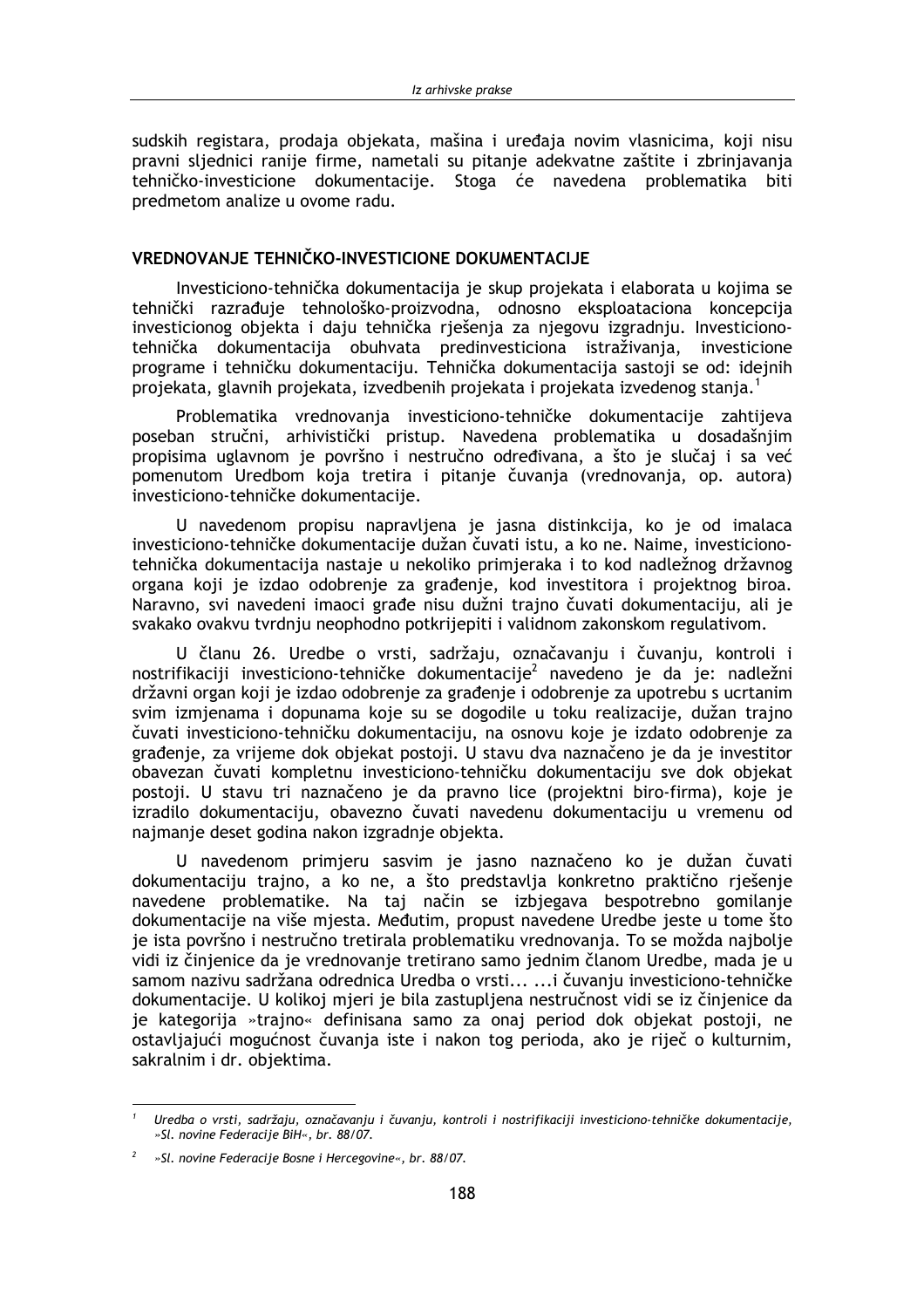Ovdie aktivno učešće trebaju uzeti arhivisti, odnosno učestvovati u vrednovanju navedene dokumentacije od slučaja do slučaja, a ne da se to pravilo linearno odnosi apsolutno na sve objekte. Za to su najbolji primjer industrijski privredni subjekti u tuzlanskom bazenu, koji imaju višedecenijsku tradiciju, a koji su u svakom pogledu oblikovali Tuzlu, od privrednog, urbanog, kulturnog, obrazovnog, socijalnog, demografskog itd. Neki od tih industrijskih subjekata su: Rudnik Kreka, Solana, Fabrika sode, Tvornica špirita, itd, čiji korijeni sežu od austro-ugarskog perioda. Ti industrijski kapaciteti u svom višedecenijskom postojanju su stvorili mnogobrojne elemente industrijske kulturne baštine, od graditeljskih objekata, mašina, postrojenja, uređaja, itd. U proteklom periodu uništeni su ili devastirani mnogobrojni elementi nepokretnog kulturnog naslijeđa, u kojem slučaju arhivska građa, kao pokretno kulturno naslijeđe ostaje jedinim izvorom i svjedokom višedecenijskog postojanja istih. Ako bismo na tom primjeru slijepo slijedili propise to bi podrazumijevalo da se projektna dokumentacija mnogobrojnih objekata, uređaja, postojenja može uništiti, a što bi bilo apsolutno pogrešno, jer bismo na taj način uništili možda jedine svjedoke postojanja istih.

S druge strane, ako se radi o sakralnim objektima, koji predstavljaju kulturno naslijeđe, svakako je neophodno sačuvati projektnu dokumentacju jer ona predstavlja značajne kulturno historijske izvore, odnosno ista može imati značaj za historiju, kulturu itd.

Razloga za ovakav stručan i oprezan pristup vrednovanju investiciono-tehničke dokumentacije, osim navedenih ima daleko više. Krucijalno pitanje kojem arhivisti trebaju posvetiti značajnu pažnju leži u činjenici neophodnosti rekonstrukcije stradalih, uništenih ili otuđenih fondova ili dijelova arhivskih fondova. Naime, nerijetki su slučajevi da je arhivska građa, među kojom i investiciono-tehnička, uništena u periodu agresije na Bosnu i Hercegovinu, a posebno na prostorima koji su se nalazili na linijama razgraničenia. Uslied navedenih razloga evidentno je uništavanje arhivskih fondova na tim prostorima. S druge strane, nestručno i neadekvatno izmještanje arhivskih fondova općina, na sigurnije lokacije, imalo je za posljedicu uništenje ili gubljenje određenih dijelova fondova, među kojom i investiciono-tehničke dokumentacije. U takvim slučajevima za moguću rekonstrukciju od pomoći može biti upravo dokumentacija koju čuva npr. projektni biro, odnosno firma koja je izradila određenu projektnu dokumentaciju.

Dakle, postoje mnoga otvorena, nedorečena, ili nejasno determinisana pitanja, na koja zakonodavac ne daje nikakve ili paušalne odgovore te je neophodno afirmativnije angažovanje arhivske struke, a u cilju prevazilaženja navedene problematike.

Kao što je već navedeno, evidentna su mnoga otvorena pitanja vezana za vrednovanje konvencionalne građe, čije se rješavanje nameće kao prioritetno. S druge strane, pitanja vezana za vrednovanje građe u elektronskom obliku još nisu u potpunosti ni otvorena. Stoga se nameće potreba da u radu nešto kažemo i o samoj problematici čuvanja građe u elektronskom obliku, stavljajući akcenat na investiciono-tehničku dokumentaciju. Na nivou Bosne i Hercegovine još uvijek ne postoji zakon koji tretira problematiku elektronskog poslovanja<sup>3</sup> niti čuvanja elektronskog dokumenta, te bi u skladu sa nevedenim sva priča mogla ovdje i da se završi. Međutim, značaj ovoga pitanja svakako ne dopušta takvu slobodu. Pitanje zakonskog regulisanja navedenog problema nema alternativu. Do tada, ni arhivisti,

Jedino je na nivou Republike Srpske donesen Zakon o elektronskom poslovanju, »Sl. glasnik Republike Srpske«, br. 36/02.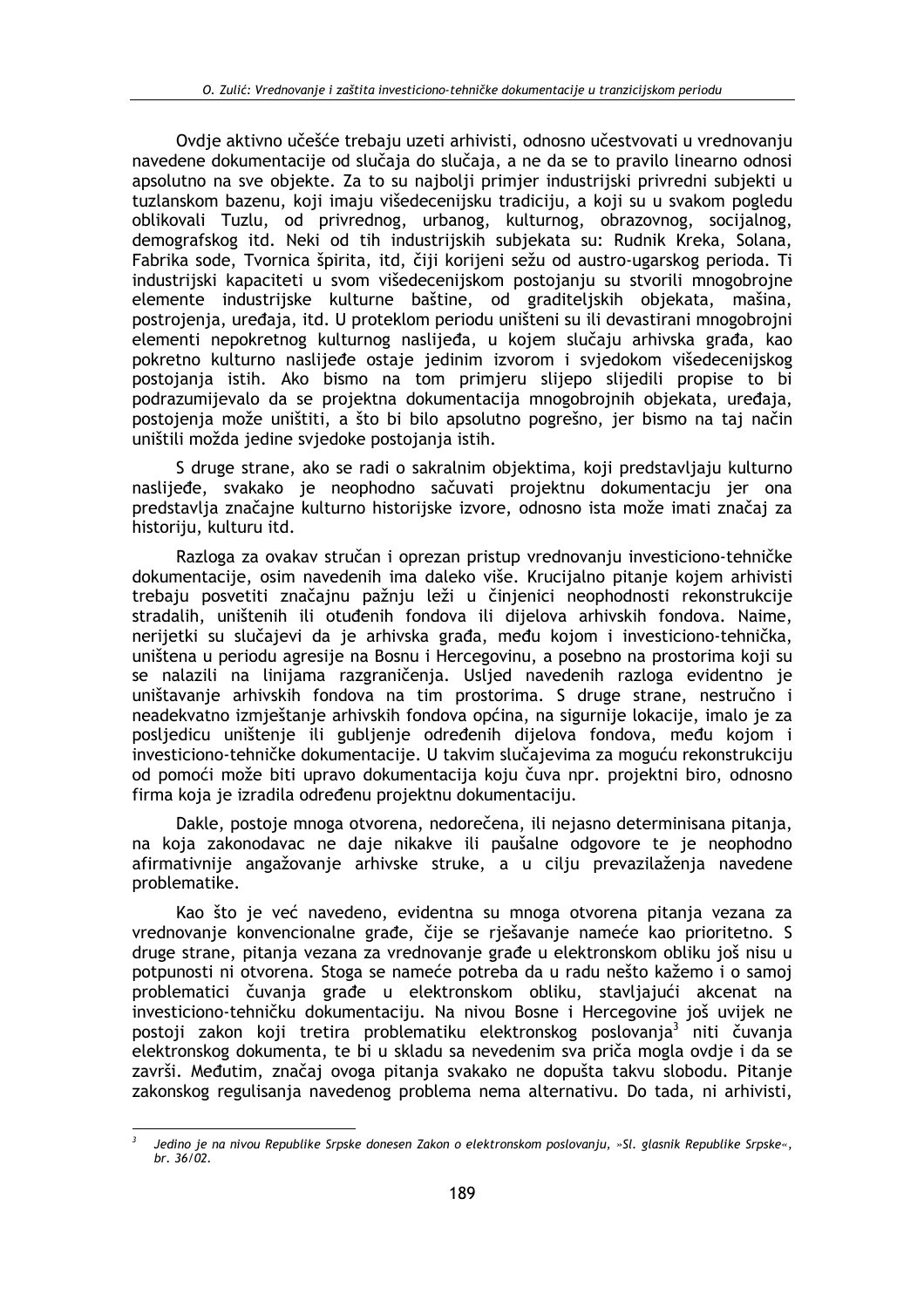niti stvaraoci građe ne smiju biti u dilemi, šta čuvati, odnosno da li čuvati. Dakle, ne smije biti isključivosti kod pitanja da li čuvati dokument na papiru ili u elektronskom obliku. Jedino pravo određenje sadržano je u odgovoru »i« i »i« dakle čuvati informaciju i u konvencionalnom i elektronskom obliku.

Mogućnost stvaranja informacija u elektronskom obliku predstavlja jako bitnu civilizacijsku tekovinu. U tom pravcu svi podzakonski propisi ostavljaju mogućnost stvaranja dokumentacije u elektronskom obliku, sa naglašenom obavezom printanja iste i čuvanja u konvencionalnom obliku. To je i razumljivo jer se vjerodostojnost nekog dokumenta može potvrditi samo potpisom (faksimilom), odnosno pečatom. Da li će se dokumenti printati dnevno, periodično, ili na kraju godine zavisi od same informacije koju nosi.

Tipičan primjer neprofesionalnog i nadasve nestručnog tretiranja problematike čuvanja elektronskog dokumenta vidljiv je upravo na primjeru čuvanja tehničkoinvesticione dokumentacije. Naime, u članu 26. stav 4. Uredbe o vrsti, sadržaju, označavanju i čuvanju, kontroli i nostrifikaciji investiciono-tehničke dokumentacije<sup>4</sup> u kojem je navedeno da se: dokumentacija čuva u državnom organu, kod investitora i projektanta na papiru ili u elektronskoj formi (disketa, CD, USB i dr.). U navedenom primjeru vidljivo je da je ostavljena mogućnost izbora, da se dokumentacija čuva na papiru ili u elektronskoj formi, a što navodi na razmišljanje da npr. jednu od ovih formi možemo uništiti, što bi bilo apsolutno pogrešno. Već smo naveli da nije donesen zakon koji tretira navedenu problematiku. Čak da zakon postoji, nameće se pitanje zakonskog regulisanja forme čuvanja, fizičke zaštite, zaštite od neovlaštenog pristupa, migracija podataka itd. U kolikoj mjeri se radi o nespretnoj i nestručnoj formulaciji dovoljno govori podatak da se tako važna dokumentacija npr. čuva na disketi koja je apsolutno nepouzdana, te se kao takva danas izbacuje iz upotrebe.

Iz navedenih primjera evidentno je koliko je neophodno ustrojavanje zakonske regulative o navedenoj problematici. Arhivisti i arhivska služba svakako trebaju da iznesu svoje stručne poglede na ovu problematiku, te da se nametnu i u samom načinu zakonskog regulisanja iste.

# ZAŠTITA INVESTICIONO-TEHNIČKE DOKLIMENTACLIE

Problematici zaštite, zbrinjavanja i preuzimanja investiciono-tehničke dokumentacije u Arhivu Tuzlanskog kantona poklanja se adekvatna pažnja. Ista se prati tokom djelovanja stvaraoca, odnosno ista se priprema za preuzimanje, ukoliko je riječ o investiciono-tehničkoj dokumentaciji općina, odnosno državnih organa koji su nadležni za izdavanje odobrenja za građenje i upotrebu. Tretiranje investicionotehničke dokumentacije investitora takođe se prati tokom njenog nastajanja, ali se ista ne preuzima u nadležni arhiv usljed njene operativnosti, odnosno stalne potrebe za istom. Eventualno, ukoliko se dio investiciono-tehničke dokumentacije investitora odnosi na objekte ili postrojenja koji više ne postoje, takvu dokumentaciju preuzima Arhiv Tuzlanskog kantona Tuzla, naravno ukoliko je riječ o dokumentaciji koja ima naučnu, kulturnu ili historijsku komponentu.

Promjene uzorkovane tranzicijskim procesima, a koji se ogledaju prvenstveno u privatizacijskim procesima, koje u velikoj mjeri prate stečajni i likvidacioni postupci situacija je drugačija. Naime, kod pokretanja stečajnih postupaka, koji se gotovo

<sup>»</sup>Sl. novine Federacije Bosne i Hercegovine«, br. 88/07.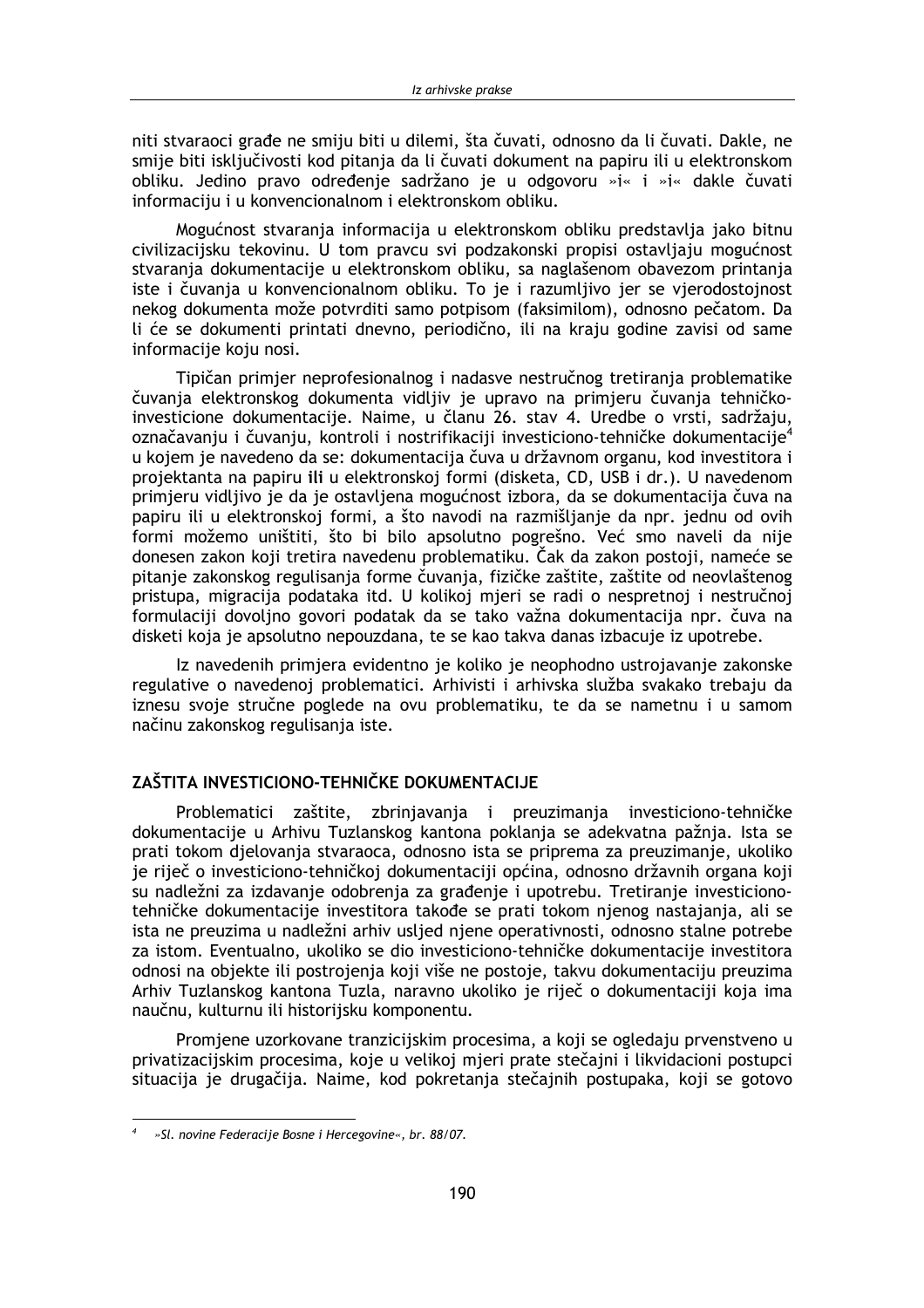uvijek okončavaju brisanjem pravnog lica iz sudskog registra, Arhiv Tuzlanskog kantona je u skladu sa zakonom vršio preuzimanje arhivske građe istih. Međutim, realno se postavilo pitanje preuzimanja investiciono-tehničke dokumentacije, odnosno opravdanosti preuzimania iste.

Budući da novi vlasnik objekata, uređaja, postrojenja, mašina itd. ima konstantnu potrebu za investiciono-tehničkom dokumentacijom za njegov daljnji rad preuzimanje iste u nadležni arhiv bi bilo nepraktično. Stoga je odlučeno da se navedena dokumentacija ne preuzima u nadležni arhiv, već da se ista ostavlja novom vlasniku objekata, mašina i postrojenja. Naravno, prilikom preuzimanja dokumentacije od strane novog vlasnika, komisija koju obrazuje stečajni ili likvidacioni upravnik dužna je popisati investiciono-tehničku dokumentaciju te istu zapisnički predati novom vlasniku, a primjerak primopredajnog zapisnika dostaviti Arhivu Tuzlanskog kantona, koji se ulaže u dosije registrature kao trajan i neizbrisiv trag o tome gdje je završila predmetna dokumentacija.<sup>5</sup>

Dalinie praćenie, zaštita i zbrinjavanje investiciono-tehničke dokumentacije od strane nadležnog arhiva svakako mora biti prioritet. Dakle praćenje novog stvaraoca registraturne građe, koji je ujedno imalac projektne dokumentacije, je neophodno iz razloga što novi vlasnici često vrše rušenje postojećih objekata, u kojem slučaju bi trebalo projektnu dokumentaciju navedenih objekata ili pak postrojenja, a ukoliko isti imaju kulturno-historijski značaj, preuzeti na daljnje čuvanje u nadležni arhiv.

# ZAVRŠNA RAZMATRANJA

Vrednovanje i zaštita investiciono-tehničke dokumentacije predstavlja vrlo bitan aspekt uspiešne zaštite iste. Značaj iste je ogroman, od mogućnosti svakodnevnog ostvarivanja ljudskih i građanskih prava, pa do mogućnosti korištenja iste u kulturno-historijske potrebe. Naravno, neophodno je uložiti više stručnosti i truda na planu valjane valorizacije, a samim time i zaštiti iste, kao i kontinuiranom praćeniu iste od strane nadležnih arhiva. Prevazilaženje postojećeg stanja neophodno je prevashodno urediti na zakonodavnom nivou. Donošenje okvirnog zakona koji bi tretirao pitanje vrednovanja investiciono-tehničke dokumentacije, uz aktivno učešće arhivista, bilo bi optimalno i najbolje rješenje. U vezi sa navedenim, adekvatno zakonodavno uređenje problematike koja se odnosi na elektronsko poslovanje, arhiviranje, čuvanje investiciono-tehničke dokumentacije takođe se nameće kao prioritetno.

Adekvatna zaštita i zbrinjavanje iste na terenu, kao i preuzimanje u nadležni arhiv (investiciono-tehnička dokumentacija općina), te eventualna rekonstrukcija nedostajućih dijelova nameće se kao prioritetan zadatak, a u cilju kompletiranja i zaštite iste. Insistiranje na stručnosti kadrova kod stvaralaca građe takođe predstavlja bitnu kariku u sagledavanju i rješavanju navedene problematike.

Evidencije Vanjske službe Arhiva TK Tuzla.